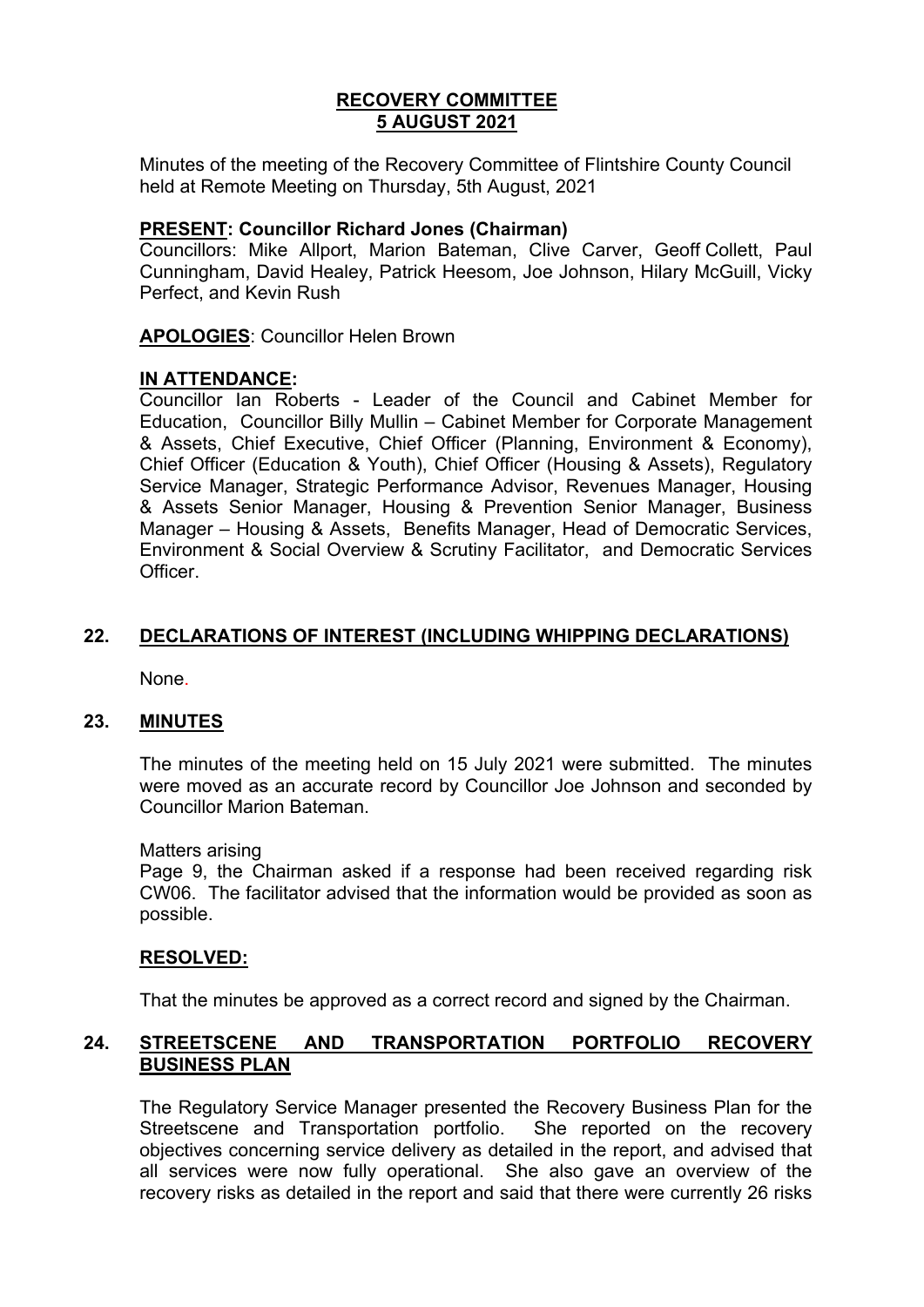which were being actively monitored (3 red, 13 amber, 3 yellow, 7 green and 14 closed).

Councillor Marion Bateman raised a concern regarding the postponement and prioritising of schemes scheduled under the highway construction works. The Regulatory Services Manager said she would seek further information on a specific scheme raised by Councillor Bateman following the meeting.

Councillor Glyn Banks paid tribute to officers and employees in the Streetscene and Transportation service for their work and resilience throughout the ongoing challenges of the pandemic.

Councillor David Healey commented on the impact of climate change on resources and the recovery of services.

In response to the comments and concerns made by Councillors Marion Bateman and David Healey, the Chairman suggested that the matters raised could be referred to the Environment & Economy Overview & Scrutiny Committee. The Chief Executive explained that the compounded impact of supply chain delays on the capital programmes (including all schemes) would be considered. He also said that the resources and commitment to climate change and flooding was not affected by recovery work and flood prevention and response capacity was being enhanced for next year.

The Regulatory Services Manager responded to the questions raised by Councillor Hilary McGuill concerning recording of data on the vaccination and self-isolation of front-line employees. She advised that self-isolation of employees was recorded monthly to monitor and assess the impact of the pandemic on forward planning. The Chief Executive explained that the Council was not allowed to hold a record of vaccination of employees as this was private data which belonged to the individual. In response to Councillor McGuill's comments he suggested that a report on workforce impacts across the Council be presented to the next meeting of the Committee.

Referring to the concerns expressed by Councillor David Healey around the impact of climate change, and specifically on the problem of local flooding, Councillor Ian Roberts suggested that a meeting be held with Welsh Water to consider their modelling programmes. Councillor Roberts took the opportunity to thank all employees in the Streetscene and Transportation Service for their sterling work during the pandemic.

In response to the comments made by Councillor Patrick Heesom the Regulatory Services Manager agreed to discuss the issues raised regarding transport with Councillor Heesom with a view to resolving local issues.

The Chairman commented on the need for grass cutting on verges and public footpaths along highways and said this was causing complaints to be made in some areas by the general public. Councillor Paul Cunningham also expressed concerns around overhanging hedges/branches on public footpaths.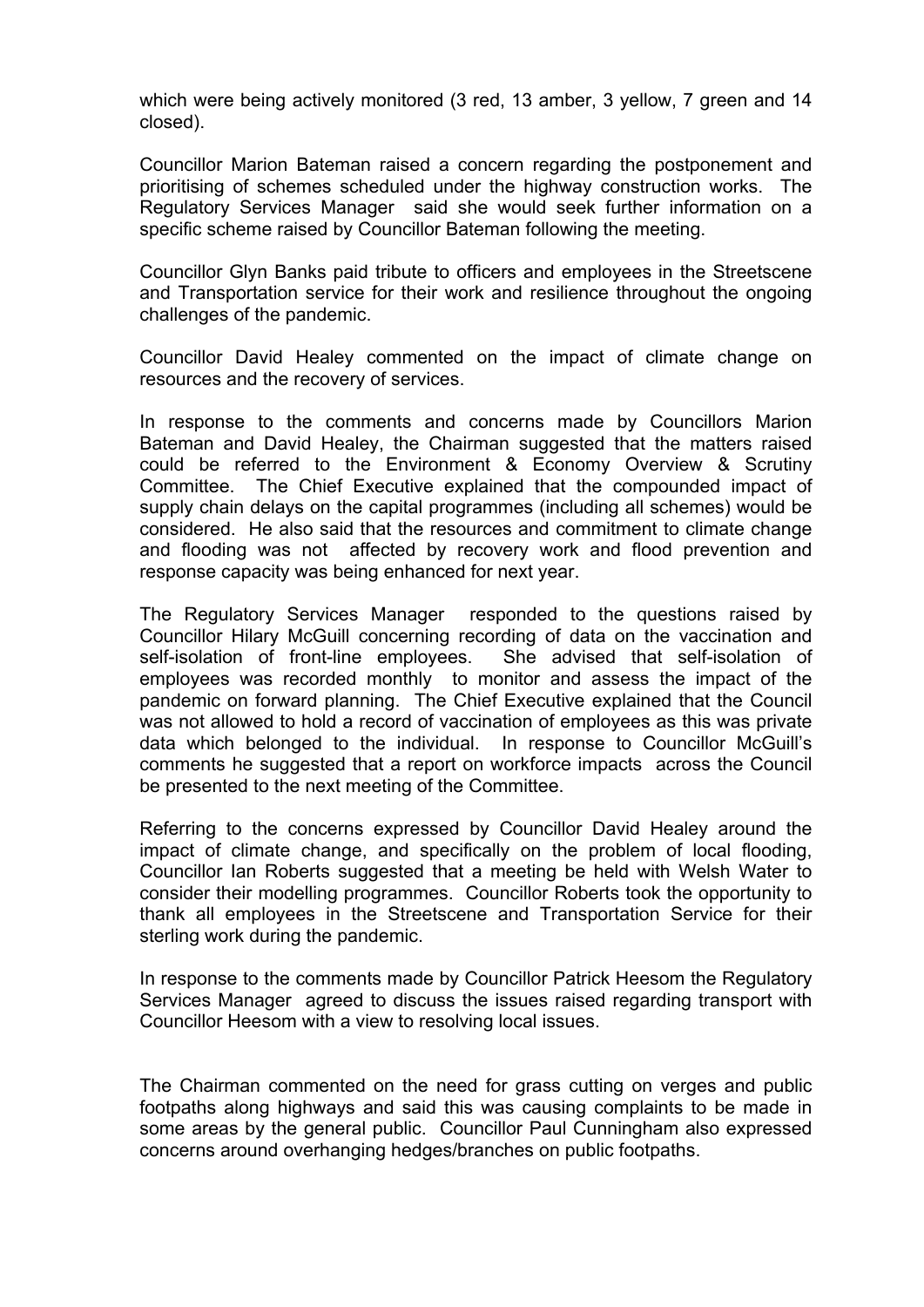The Regulatory Services Manager gave reassurance that full service delivery was being resumed within the constraints of the policies and schedules in place prior to Covid-19.

Councillor Marion Bateman proposed that the impact of the pandemic on the prioritisation of highway schemes be referred to the Environment & Economy Overview & Scrutiny Committee.

Following a request from Councillor Ian Roberts, the Regulatory Services Manager agreed to provide costings for the purchase/hire of additional gulley cleansers plus the staffing costs for 12 months operation and the implication on Council Tax.

The Chairman suggested that the specific matters raised on the impact of the pandemic on highway schemes, gulley cleansing, grass cutting, and flooding be referred to the Environment & Economy Overview & Scrutiny Committee.

The recommendation in the report was moved by Councillor Paul Cunningham and seconded by Councillor Hilary McGuill.

### **RESOLVED:**

- (a) That the Streetscene & Transportation Portfolio Recovery Business Plan content be noted;
- (b) That the Committee is assured by the Streetscene & Transportation Portfolio Recovery Business Plan;
- (c) That the following be referred to the Environment & Economy Overview & Scrutiny Committee:-
	- impact of the pandemic on prioritising highway schemes, gulley emptying, grass cutting, and flooding.
- (d) That the following be referred to the Corporate Resources Overview & Scrutiny Committee:
	- a report on the impact of self-isolation on the workforce be submitted to the next meeting of the Corporate Resources Overview & Scrutiny committee in September.
	- the impact of the pandemic, supply chain delays, and inflation on the capital programme be considered by the Corporate Resources Overview & Scrutiny Committee

# **25. HOUSING AND ASSETS PORTFOLIO RECOVERY BUSINESS PLAN**

The Chief Officer (Housing and Assets) presented the Recovery Business Plan for the Housing and Assets portfolio. He advised that there were 47 current risks (6 red, 23 amber, 5 yellow, 9 green, 4 closed) and reported on the main risk areas which were rental income, homelessness, and raw material supplies.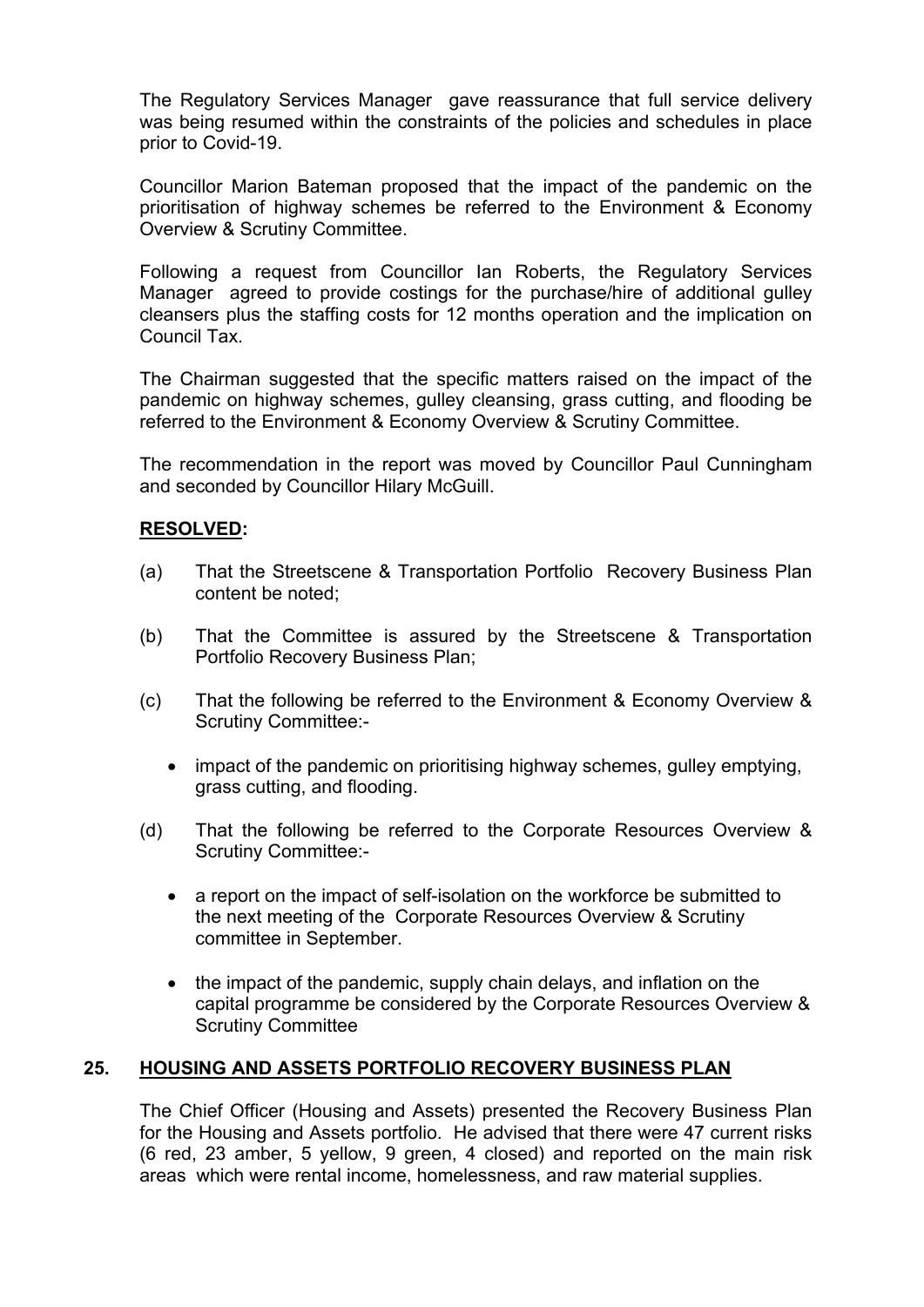The Chairman asked the Chief Officer for an update on the voids position. The Chief Officer advised there were currently in the order of 200 voids in the Councils housing stock which needed to be brought back into use. He explained that the current shortage of building supplies, materials, and labour, and cost increases due to the pandemic and Brexit was likely to have an impact on future decisions to commit to capital schemes and the quick turnaround of voids. Commenting on the Councils industrial and commercial estates he noted that there were very few which were void and that demand was generally high across all tenures.

In response to the further comments by the Chairman on rental income the Chief Officer advised that the projected void loss for its housing stock was 2% modelled into the business plan. He explained this was currently running at a higher level which impacted on the Housing service which was funded exclusively by rental income.

The Chairman suggested that the impact of the increase in void properties and the issue of non-payment of rent on the financial position of the portfolio be referred to the Community & Housing Overview & Scrutiny Committee. This was agreed by the Committee.

The recommendations in the report were moved by Councillor David Healey and seconded by Councillor Patrick Heesom.

### **RESOLVED:**

- (a) That the Housing & Transportation Portfolio Recovery Business Plan content be noted;
- (b) That the Committee is assured by the Housing and Assets Portfolio Recovery Business Plan;
- (c) That the following be referred to the Community, Housing & Assets Overview & Scrutiny Committee:-
	- the impact of the increase in void properties and non-payment of rent on the financial position of the portfolio.

### **26. POVERTY AND VULNERABILITY RECOVERY**

The Benefits Manager presented a report to provide an update on community recovery on the theme of poverty. She provided background information and advised that as part of the pandemic response work a tactical group had been developed to consider the impacts of poverty and vulnerability on the residents of Flintshire. She reported on the key considerations as detailed in the report and referred to the work of the tactical group, successful outcomes, the Covid support hub, isolation payments, and tenancy hardship grant.

Councillor Marion Bateman referred to the recent press/media coverage concerning items returned to Amazon and suggested that contact be made with Amazon's distribution warehouse on Deeside Industrial Park which may be able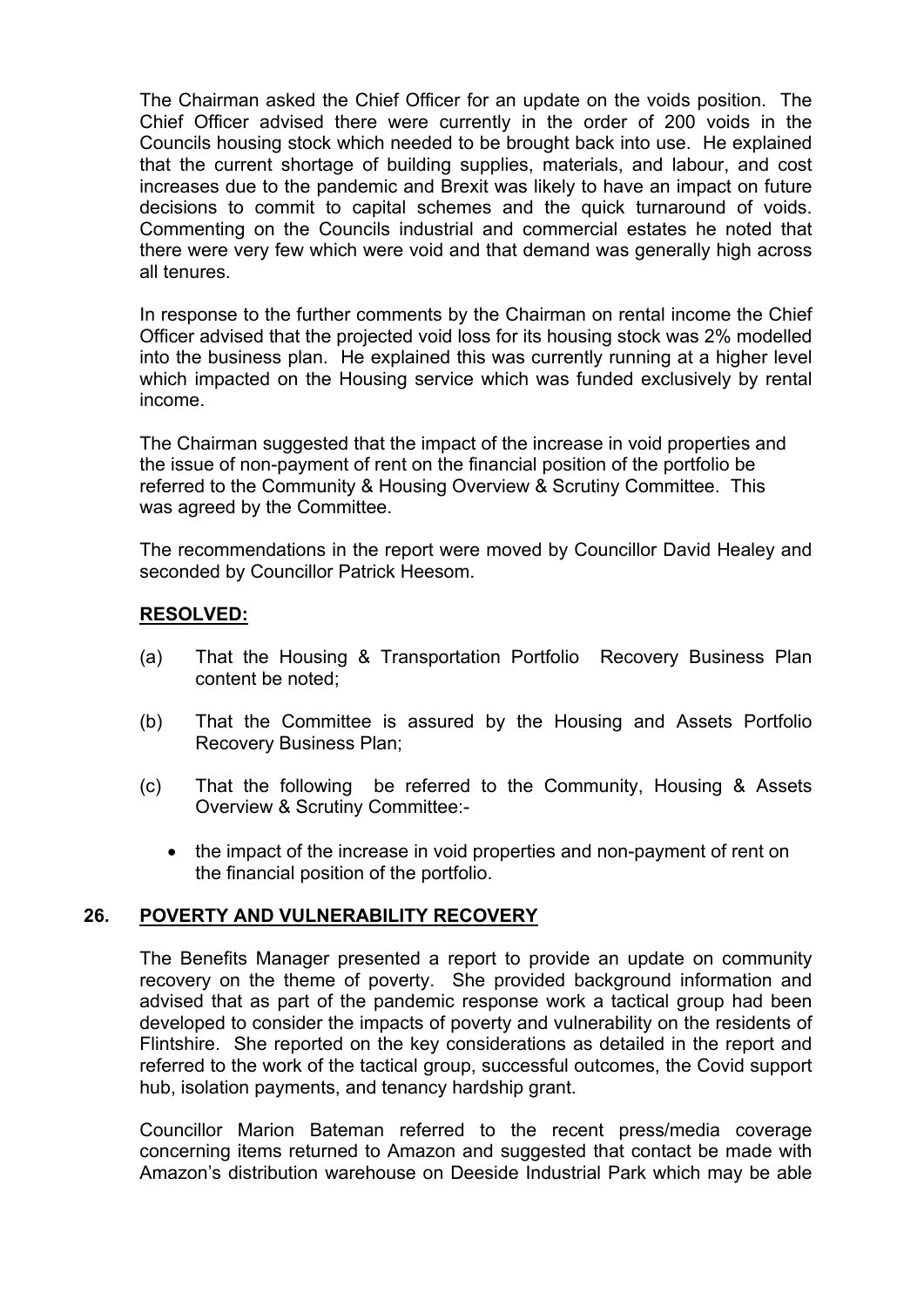to offer support to people in poverty. The Benefits Manager agreed to look into this.

That Members support the current work programme established to support and protect residents who are vulnerable or experiencing poverty as part of community recovery.

Councillor Vicky Perfect commended the Benefits Manager and her team on the delivery of 46,800 meals to shielded or vulnerable households during the pandemic. She also commented on the success on the Fit, Fed and Read sessions at Flint Castle which were well received and attended.

In response to a question from the Chairman concerning the re-defining of services, the Benefits Manager explained that this meant working in greater collaboration with partnership organisations. Responding to the further question from the Chairman on support for people in rent arrears, the Benefits Manager reported on the Discretionary Housing Payment for people in receipt of benefits, and the Hardship Grant which provided support to tenants in private rented accommodation.

It was agreed that a link to the private sector rent arrears support scheme would be circulated to Members of the Committee.

In response to Councillor Hilary McGuill's comments around enabling people who had been supported during the pandemic to regain their independence, the Benefits Manager explained that all the programmes were designed, in collaboration with partner organisations, to support people during the Covid-19 crisis and be tapered off when they could support themselves.

The recommendation in the report was moved by Councillor Paul Cunningham and seconded by Councillor Joe Johnson.

### **RESOLVED:**

That Members support the current work programme established to support and protect residents who are vulnerable or experiencing poverty as part of community recovery.

### **27. REGIONAL RECOVERY UPDATE (VERBAL/PRESENTATION)**

The Chief Executive gave a verbal update on work at a regional level and referred to the main issues of vaccinations and social care capacity.

The Chief Executive advised that on current projections within the next two weeks, based on people vaccinated and people booked in for vaccination within the region, 85% of the North Wales population would be double vaccinated. The Welsh Minister had set a target of 80% across Wales to proceed to alert level zero. The Chief Executive also advised that 75% of the 18-39 age group had been vaccinated. Vaccination drop-in centres continued to be available and work was progressing on the booster programme which could be live in North Wales from beginning of September.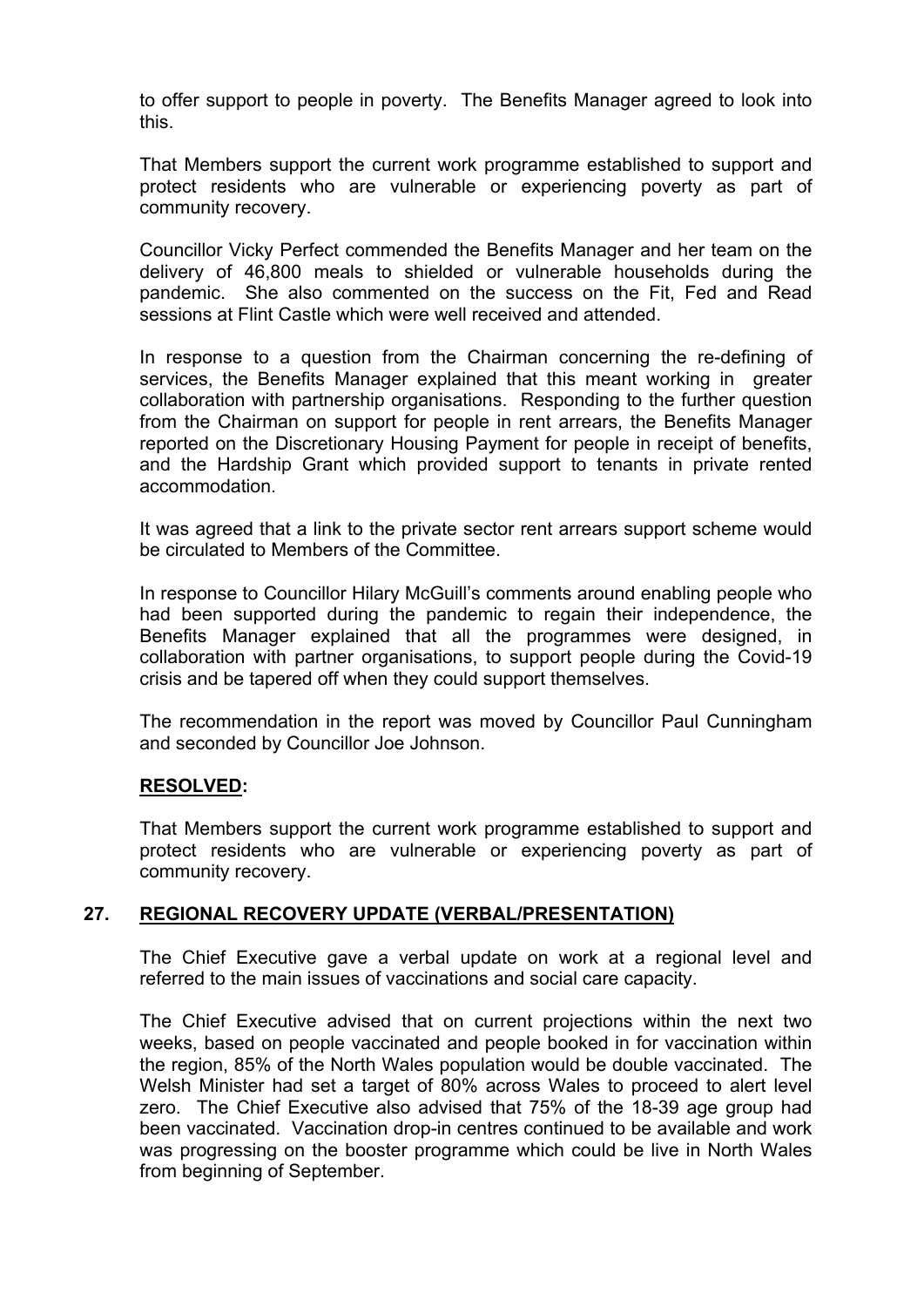Referring to social care capacity the Chief Executive explained that shortfalls were becoming apparent in workforce availability for social care. He explained that this was due to a number of reasons and commented that it impacted on the ability to keep up with demand in domiciliary care and said some packages were being reduced as a result, and that there was also concern around recruitment and retention in the independent sector for residential care which impacted on health and delayed discharges. He advised that the situation was replicated in other parts of Wales and the United Kingdom and solutions were being considered..

In response to a question from the Chairman the Chief Executive advised that Betsi Cadwaladr University Health Board (BCUHB) would contact people direct to inform of the booster programme.

In response to the concerns expressed by Councillor Hilary McGuill around the vaccination of 16-17 year olds before the start of the academic year, the Chief Executive advised that this age group would be added to the general programme of vaccinations and work would begin with BCUHB to implement as speedily and practical as possible.

Councillor Marion Bateman expressed praise for how the vaccination programme had been delivered. She commented on level zero and asked when this would be implemented. The Chief Executive said that an announcement was expected from the First Minister tomorrow and it was expected to be in August.

## **RESOLVED:**

That the Committee is assured by the update provided by the Chief Executive

## **28. UPDATE ON THE PANDEMIC/ENDEMIC POSITION AND FORECASTING (VERBAL/PRESENTATION)**

The Chief Executive gave a verbal update on the pandemic/endemic position and forecasting. He advised that detailed risk assessments were being undertaken on the Council's buildings in County Hall, Ewloe, Flint, and Alltami with a view to the workforce returning to offices in the future. He explained that hybrid models of working were being considered and further detail would be shared with Members during the coming months.

The Chief Executive provided explanation on the current incidents ratings in Flintshire which he said was reducing. He also referred to the current position on testing and commented that less people were being tested and therefore there were less known cases of Covid. He said the positivity rate in Flintshire was 13.1% (13 out of 100 tested have a positive result). The Health service was under increasing pressure due to service demands and the resumption of services. In summary the Chief Executive outlined the forecast for the next few months.

In response to a question from Councillor Hilary McGuill around employee tests for Covid-19, the Chief Executive explained that the Council could not enforce employees to undertake regular testing. However, in some services there was a need for employees to take frequent tests due to the nature of their work and